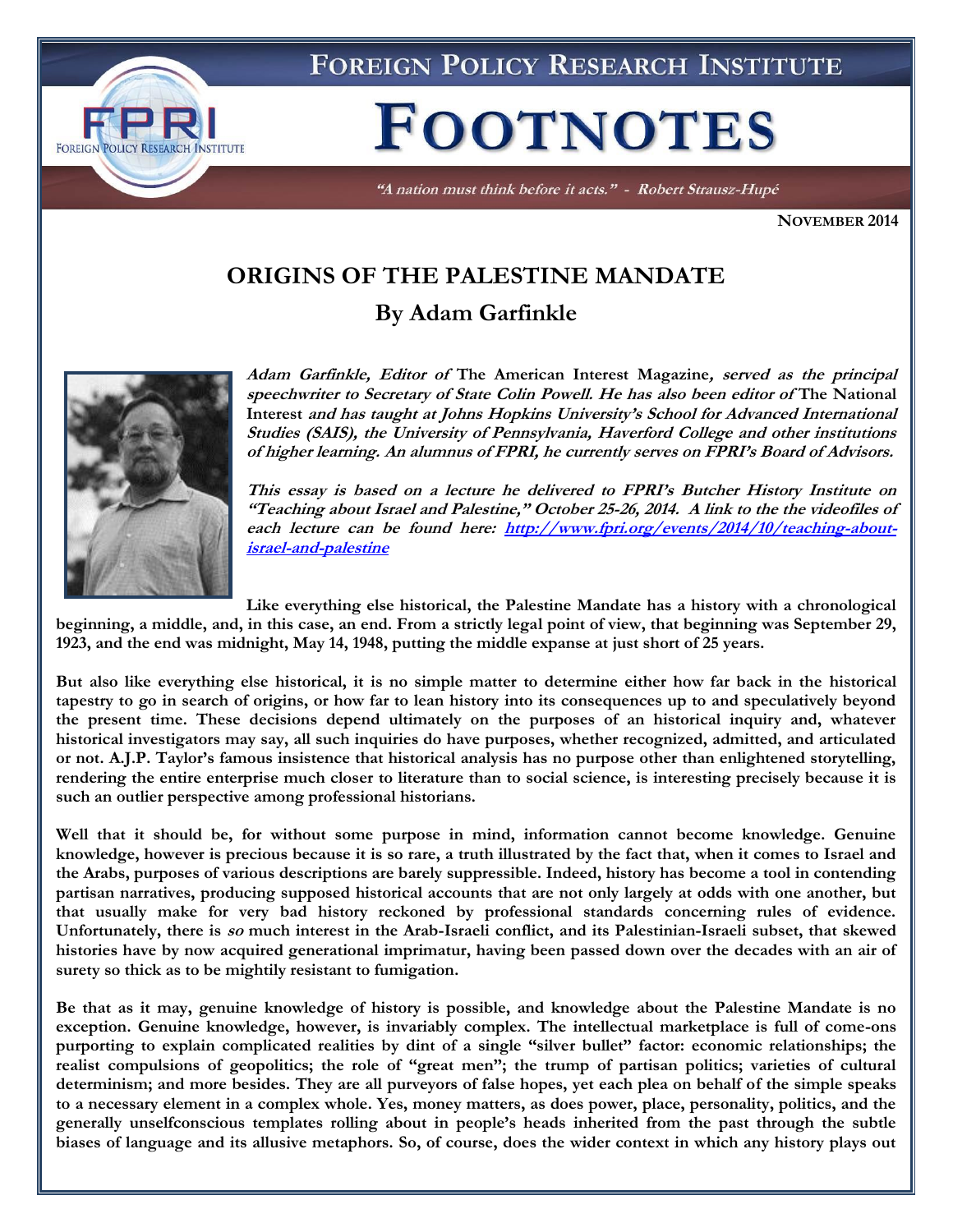**matter. Certainly in the case of the origins and life of the Palestine Mandate, all these factors play an explanatory role.**

#### **THE "WHY?" OF THE PALESTINE MANDATE**

**One way to get a handle on complexity in the case of the Palestine Mandate is to organize thinking around three questions: Why?, How?, and, somewhat surprisingly perhaps, Where?**

**If one asks "why" did the Palestine Mandate come into being as a British trust of sorts, along with the other British and French mandates that attended the conclusion of the World War, one immediately runs into a wider context composed of an improbable mix of the ordinary and the extraordinary. The ordinary is that it has been common practice since time immemorial for the victor in warfare to seize spoils from the vanquished, and those spoils have prominently included real estate. The extraordinary is that by the time of the Great War the normative environment had changed in the West to the point where old-fashioned imperial means of absorbing such acquisitions had begun to leave a sour taste on the moral taste buds of the ruling elites, especially in Britain and the United States, and to a lesser extent in France and elsewhere on the Continent. The Great War therefore could not be fought merely as another iteration of standard imperial competition; it required at the least a patina of liberal nobility insofar as its aims were concerned. The entry of the New-World idealist United States into the conflict in 1917, with the moralist Woodrow Wilson at its bowsprit speaking of "a war to end all wars", magnified the necessity for a new rationale for the postwar expropriation and reassignment of great power territories.**

**The shift in the Western normative environment was itself a Janus-like affair. On its one side was the spirit of a new internationalism, a dimension illuminated by the late-19th century advance of propositions such as the Inter-Parliamentary Union, founded in 1889, the Arbitration movement that sought world peace through world law, and the establishment of international governance institutions such as the Universal Postal Union and the International Labour Organisation. Part and parcel of the liberal Whig interpretation of historical progress put into operation, these developments culminated early in the Great War into a movement to establish what became the League of Nations. Lord Bryce in Great Britain, and William Howard Taft with his 1915 proposal of a League to Enforce Peace, made the impulse mainly an Anglospheric one—and indeed it was another English speaker, Jan Smuts of British South Africa, who drafted the text of the League's famed Covenant, Article 22 of which specified for the first time the idea of mandates as way-stations to self-determination for peoples living under colonial rule. Thanks largely to the experience of the war, in France and elsewhere in Europe the idea of a League of Nations, and of the concept of a mandate, had made accelerated headway among the cognoscenti.** 

**The other face of the Janus concerns exactly this idea of self-determination. The global ethos had shifted against the legitimacy of the imperial principle—at least insofar as it pertained to the soon-to-be defeated empires of Hohenzollern Germany, Hapsburg Austria-Hungary, and Ottoman Turkey. (Little did most British and French, Portuguese, Spanish, and Belgian statesmen realize at the time that the change would ultimately undermine their own colonial enterprises in due course.) No longer could legitimate state authority impose a dominant ethnolinguistic culture on others. Not internationalism but nationalism, defined in ethno-linguistic terms, was thought a progressive ideal at the end of the 19th century and into the beginning of the 20th. It was based at its root on the ideal of the nation-state, a normative term asserting that states should be defined in terms of national majorities. (It is a term that has become corrupted in common American usage over the years into a synonym for state or nation or country, even though these three words are themselves not synonyms but, as any dictionary will make clear, mean three different things.)** 

**Consequently, the League of Nations, brought into being by the Treaty of Versailles in 1919, created a system of mandates for dealing with the results of dispossessing and deconstructing the aforementioned three empires. (It seemed not to occur to any senior Allied leader at the time that removing major pillars from the structure of the Concert of Europe might be a bad idea.) There were to be new nation-states, mainly carved out of Austria-Hungary, and three classes of mandates: A, for peoples needing but modest tutelage to be brought up to the standards for national independence; B, for those needing more time and aid; and C, for those, for various reasons, unlikely to qualify for independence. Class A mandates were assigned to France for Syria and to Britain for Mesopotamia; Germany's African colonies, to be divided between France and Britain, merited Class B status; its small Pacific island colonies fell into Class C.**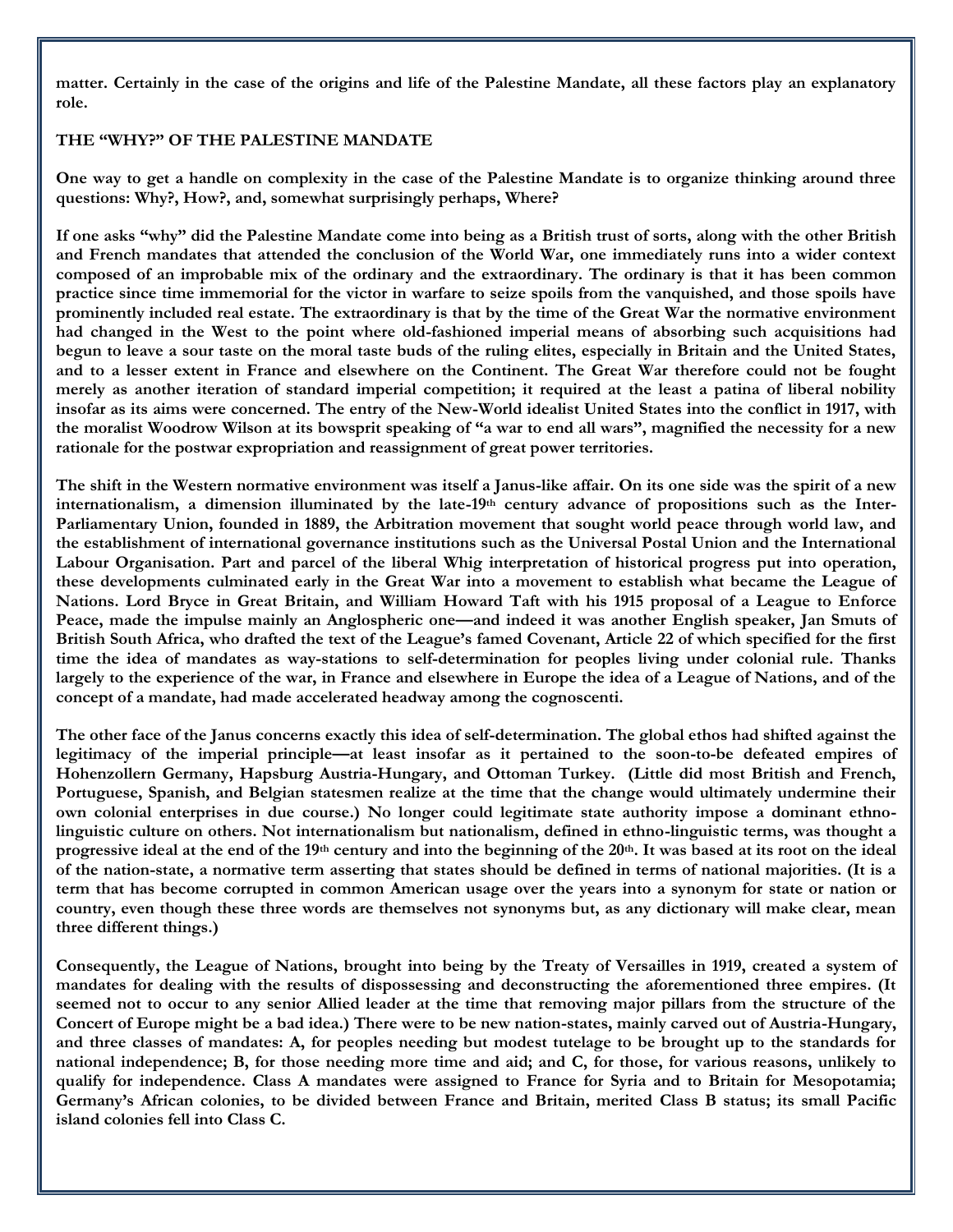#### **BUT WHAT OF PALESTINE?**

**Palestine was special. Since the November 1917 Balfour Declaration, specifying that Palestine was to be vouchsafed as a national home for the Jewish people, was written into the Palestine Mandate by unanimous agreement among the victorious Allied and Associated powers, the national majority principle needed to be set aside. In 1919 Palestine lacked precise boundaries—of which more in a moment—but even so it was clear that Arabic-speakers outnumbered Jews by a large majority. Since Palestine was to be capable of absorbing Jews from all parts of Europe and the world beyond in accord with the Zionist project—the national movement of the Jewish people—Palestine, it was generally assumed by the British, the Americans, and the Zionists alike, would become independent once the country had a Jewish majority that would, presumably, purchase enough private lands to sustain that majority population.**

**It was not a foregone conclusion during the War that a mandate for Palestine would pass to Great Britain. Lord Balfour himself, then Foreign Secretary, mooted the idea of an American mandate. President Wilson sent two men to geographical Syria to learn what the locals preferred, and these two men—Henry Churchill King and Richard R. Crane—reported in what became known as the King-Crane Commission Report that the local Arabs thought poorly of being ruled by foreigners of any kind. They believed, after all, that the British had promised them independence after the war in payment for the anti-Ottoman uprising that ultimately aided the British military effort to conquer the area (and made the late Peter O'Toole, playing the starring role of T.E. Lawrence, famous).** 

**In any event, the idea of an American mandate faded fast before British military and Foreign Office entreaties to the War Cabinet that Palestine ought to be British. The geopolitics of firming up the route from the metropole to the jewel of the Empire—India—came strongly to bear. Besides, the political set-to of 1919-20 in the U.S. Senate that resulted in the U.S. unwillingness to join in the League of Nations left most Americans of the view that the mandate system was just a masquerade for old-fashioned British and French imperialism, not substantially altered from the already infamous secret 1916 Sykes-Picot plan to dismember the Ottoman Empire—rendered not so secret by war's end by the 1917 Bolshevik Revolution and Moscow's leakage of the plan, map and all, to public view. This was true enough, but not entirely so, or else the extrusions of internationalist idealism that festooned the immediate postwar period—the Washington Naval Conference, the spirit of Locarno, and the Kellogg-Briand Pact, for example—would never have come to pass.**

**Of course, neither Palestine nor Syria nor Iraq (then called Mesopotamia) would have been subjects for mandates had the Ottoman Empire not entered the World War and been defeated and dismembered as a result. This was not inevitable; contingency in human affairs is real, else the study of history would indeed be pointless. But it did happen.**

**For most of the 19th century, the strongest and richest member of the Concert of Europe, Great Britain, allied with Istanbul against Russian and Austrian encroachments on Turkey. But the pro-Ottoman tilt of Britain's offshore balancer role became attenuated after 1882 with the de facto British occupation of Egypt. Thereafter, Germany courted Turkey and, in the Ottoman Empire's efforts to modernize and reform, Germany became its first partner. The educational and engineering exchanges between the two empires matured, their strategic cooperation, meanwhile, epitomized by both the Hejaz Railway and the prospective Berlin-to-Baghdad railway. The latter was clearly designed to help the Ottomans move troops and materiel into their Arab provinces should Britain ever march against them from Egypt—which is, of course, precisely what happened during the World War.**

**Enver Pasha, the de facto ruler of the Empire, might have thought better of joining Germany and Austria. But he was a dedicated Germanophile and, moreover, he wagered that if the Central Powers won the war, Ottoman Turkey would win big. It might regain Egypt from Britain. It might regain territory lost to Russia in earlier wars, and push the Russians further from the coveted Dardanelles over which they hungrily loomed. As to total defeat and dismemberment, Enver Pasha simply could not imagine a war of a length and destructive power such as to cause calamity on a fatal scale, for, after all, the Ottoman Empire was enjoying increasing success at reforming, modernizing, and growing stronger. In that failure of imagination he was of course one of a great many.** 

**Nor was he obviously wrong to throw in with the Central powers. The Ottoman Empire fought well and did not collapse; that fate, rather, was Russia's, whose Czar had popularized the epithet "sick man of Europe" for the Ottoman Empire. Indeed, the Allies failed to impose their military terms on Turkey during the war, and a post-**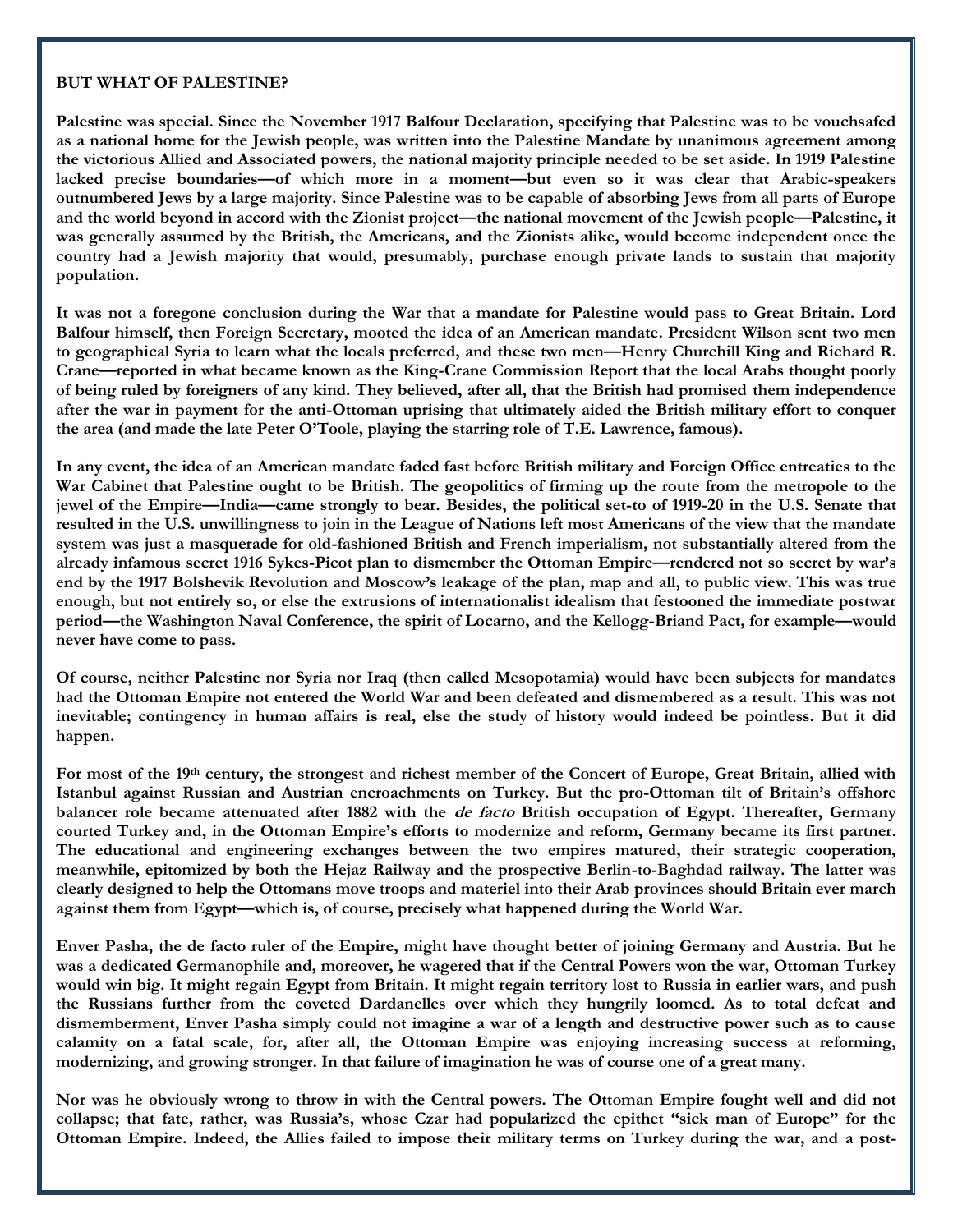**Versailles Greco-British military effort lost to a reeling but reconstituted Turkish army. Thus did the 1920 Treaty of Sèvres become a dead letter, the prospective Sykes-Picot divisions with it, giving way to the more favorable (for the Turks) Treaty of Lausanne in 1923. Improbable as it may seem, this affected the timing of the Palestine Mandate and hence its territorial definition, too, as we shall see in a moment.** 

### **THE "HOW?" AND "WHERE?" OF THE PALESTINE MANDATE**

**So much for the "Why?"; what of the "How?" Once the idea of mandates became ensconced in the postwar plan for a League of Nations, it fell to the victorious Allies to assign and define those mandates. The Allies supposedly acted as agents on behalf of the Council of the League, but of course in truth the British and French governments did no such thing: They assigned the mandates to themselves as they had privately agreed, and the fact that those assignments yielded a result not wildly different from the Sykes-Picot disposition of the Ottoman Arab lands lent credence to the brow-folded perspective of the Senate. These matters were discussed formally at San Remo in April 1920 and further redacted through the Anglo-French Convention in December 1920. Put in such historically rounded-off language, these dates suggested a simple, direct, uncontested translation from prewar to wartime to postwar territorial settlement. Nothing could be further from the truth.** 

**While the British and French were allies during the war, they remained competitors both commercially and colonially. The French suspected that the British were trying to deprive them of their promised preeminent position in Syria, where they had deep historical, cultural, and commercial interests with roots all the way back to the First Crusade. The agent of that dispossession, Paris feared, was one Faisal bin Hussein bin Ali al-Hashemi—namely, one of the sons of the Sherif of Mecca with whom Sir Henry McMahon of the British Government had held a secret and highly consequential correspondence starting in 1915.** 

**The correspondence, and its attendant map, promised the Hashemites, as prime agent for the Arabs, a vast independent state come war's end in reward for the Arab Revolt. Whether this state was to include or exclude what became Palestine, at the time still without agreed borders, became the stuff of legendary debate within and beyond the British establishment. (McMahon himself wrote in 1937 that it excluded it.) In the event, the Revolt certainly helped General Edmund Allenby conquer Palestine (but so did the Jewish spy ring run by Aaron Aaronsohn, called Nili). When Faisal set to redeem the British pledge to his father somewhat unilaterally and prematurely by proclaiming himself King of Syria in Damascus in March 1920, the French suspected intrigue. At the same time, postwar French governments rose and fell with alarming frequency, resulting in a merry-go-round of foreign ministers and senior staffs. Yes, whether it is trump or not, politics does intrude.**

**In truth there was no British intrigue to dispossess the French of Syria. What there was instead was a multidimensional perplexity descending on Whitehall. The British had in hand the Mandate for Mesopotamia, which had been drawn onto a map by Sir Percy Cox during 1920, with the aid of the redoubtable Gertrude Bell (not all the "great men" were male). Cox cobbled together this mandate, for what was soon to be called Iraq, from three separate Ottoman provinces, all of them backwaters that had been systematically under- or misgoverned for centuries. The British had no idea what they were going to do with Iraq; the Exchequer was broke from the war, excluding expensive direct rule, and no obvious indirect ruling methodology seemed at hand. Moreover, the matter fell to quarrel between senior British officials in London and those in Delhi, where what amounted to a separate Foreign Office held sway.**

**As to Palestine, things were even more complicated. Faisal had gone on to Damascus without explicit support from the British military, which temporarily ruled the entire area of geographical Syria. General Allenby had divided the land into three Occupied Enemy Territory Administration (OETA) zones, but the borders of these zones existed only on paper and barely at all in a messy reality. Taken together they implied the borders of Palestine, but in fact only the border to the south, that ran with Egypt, really existed—the result of a 1906 agreement between the British (in Egypt) and the Ottoman Empire that moved the old frontier further from the Suez Canal.** 

**The eastern border, facing toward Iraq across the desert, was unknown, unmarked, and unheard of historically nearly since King Solomon's time, back when the Kingdom of Moab still existed. It was assumed that the British would take at least indirect responsibility for the vast stretch of desert between the Tigris-Euphrates and the Jordan Rivers, but exactly how, with what legal basis, and exactly where no one knew as of 1919-20. This was called in British official circles at the time the problem of the "Arabian Chapter," as the archives make clear. The northern**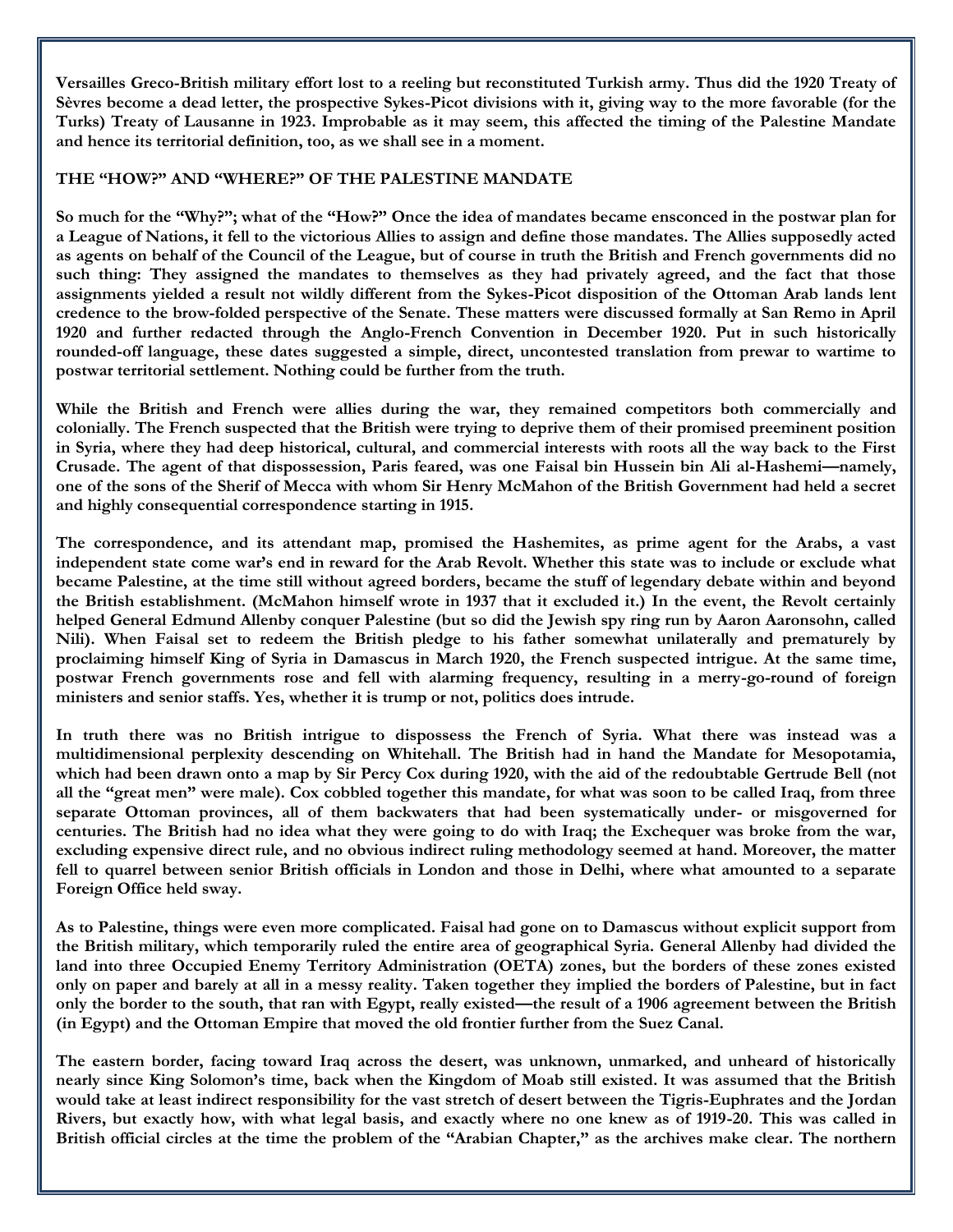**border was nearly as indistinct, the Ottoman administrative units having been changeable and territorially illdefined.**

**The British political and cultural elite thought they knew where Palestine was. At the time of the Balfour Declaration, the deep Christian Zionist culture of the Anglican elite saw Palestine as it had long been drawn in their Bibles, on a map usually just after the frontispiece, that carved out the domains of the Tribes of Israel and ran, colloquially, "from Dan to Beersheba." Beersheba was still there, in the south, but after 1906 it no longer defined the southern reaches of the territory. Where was Dan? In what had to have been a mild embarrassment to some rather august and responsible personages, when it came right down to it no one really knew.** 

**It was one thing at San Remo to assign mandates and another at the Anglo-French Convention to fill in some of the bilateral blanks. But it was something else again to draw borders for states or would-be states and create a legal basis for what went on governmentally inside of them. Meanwhile, the military situation on the ground, which gave the British dominion and dealt the French mostly out of the picture, the tumult of French politics, the sudden expulsion of Faisal from Damascus by the French military in July 1920, the importunings of the Zionists and the Arabs—who at first seemed to support one another's ambitions only to shift gears in short order—and the ruminations of British accountants and lawyers turned the whole dilemma into a royal pain in the posterior.** 

**To deal with the fixing of the border between the British Mandate for Palestine and the French Mandate for Syria a border commission was established in December 1920, called the Newcombe-Paulet Commission. This commission was the target of surgical "explanatory" strikes by the Zionists, led by one Pinhas Rutenberg, whose concern was mainly hydrological, and in this the Zionists were supported by the British Mandate's first governor, Sir Herbert Samuel, and by the new British Colonial Secretary, Winston Churchill. The Newcombe-Paulet Commission ended up changing the provisional December 1920 lines, in turn derived roughly from the OETA boundaries, in what may seem small but were actually consequential ways—mainly in the favor of Palestine.** 

**What about the eastern boundary? In the aftermath of Faisal's expulsion from Damascus, the British had already begun to treat what became the Emirate of Transjordan as a separate administrative entity that would, at some point or other, need to have defined boundaries with Syria, Iraq, and the Kingdom of Nedj as well as with Palestine. In 1921, in Jerusalem, Churchill drove to unified detail what had been percolating in pieces in British thinking for some months: Faisal would be shipped to Baghdad to become King of Iraq, one of his brothers, Abdallah, who had tried to race to his rescue when the French attacked and was now stranded between Aqaba and Damascus east of the Jordan River, would become Emir of Transjordan. To solve the Arabian Chapter legal problem of British rule in Transjordan having no basis, Churchill joined Transjordan to the Palestine Mandate for the sole purpose of separating it, stipulating as he did that the provisions of the Balfour Declaration regarding the Jewish national home would not apply to areas east of the River. He then later enjoined Samuel to draw the Palestine-Transjordan border, more or less at the last minute, so that the package could be submitted to the League. Alas, those legal sticklers insisted that the mandates could not be submitted and go into effect until they had borders.**

**The Churchill White Paper, as it became known, dates from June 1922. The Newcombe-Paulet Commission's work was finished by February 1922, but it was not formalized (with a few last-minute caveats, one concerning Banias, one of the three headwaters of the Jordan River) until March 1923. The entire package could not be deposited into the League until the signing of the Treaty of Lausanne, which provided the legal basis for separating the territories from the defunct Ottoman Empire: that took place on September 29, 1923.** 

**Thus, by the time the Palestine Mandate came into effect, Transjordan had been summarily joined and quickly separated from it in order to establish a legal rationale for the existence of Transjordan—not as a mandate, but as a supposedly independent entity that was, all but formally, a British preserve. Transjordan became a formally independent kingdom in 1946. Transjordan's borders with Syria, Iraq and what, after 1932, became the Kingdom of Saudi Arabia, were all drawn after September 1923, but since Transjordan was not a mandate these matters did not concern the League of Nations.**

**Others will fill in what became of the Mandate and how it ended nearly 25 years later. Suffice it to say that because the Arabs rejected the Mandate on account of the presence of the Balfour Declaration in its preamble, the vast array of subordinate government functions in actually running Palestine lay open exclusively to the Zionists. So long as the British government remained true to the promise of the Balfour Declaration, which it did at least until 1937 and**